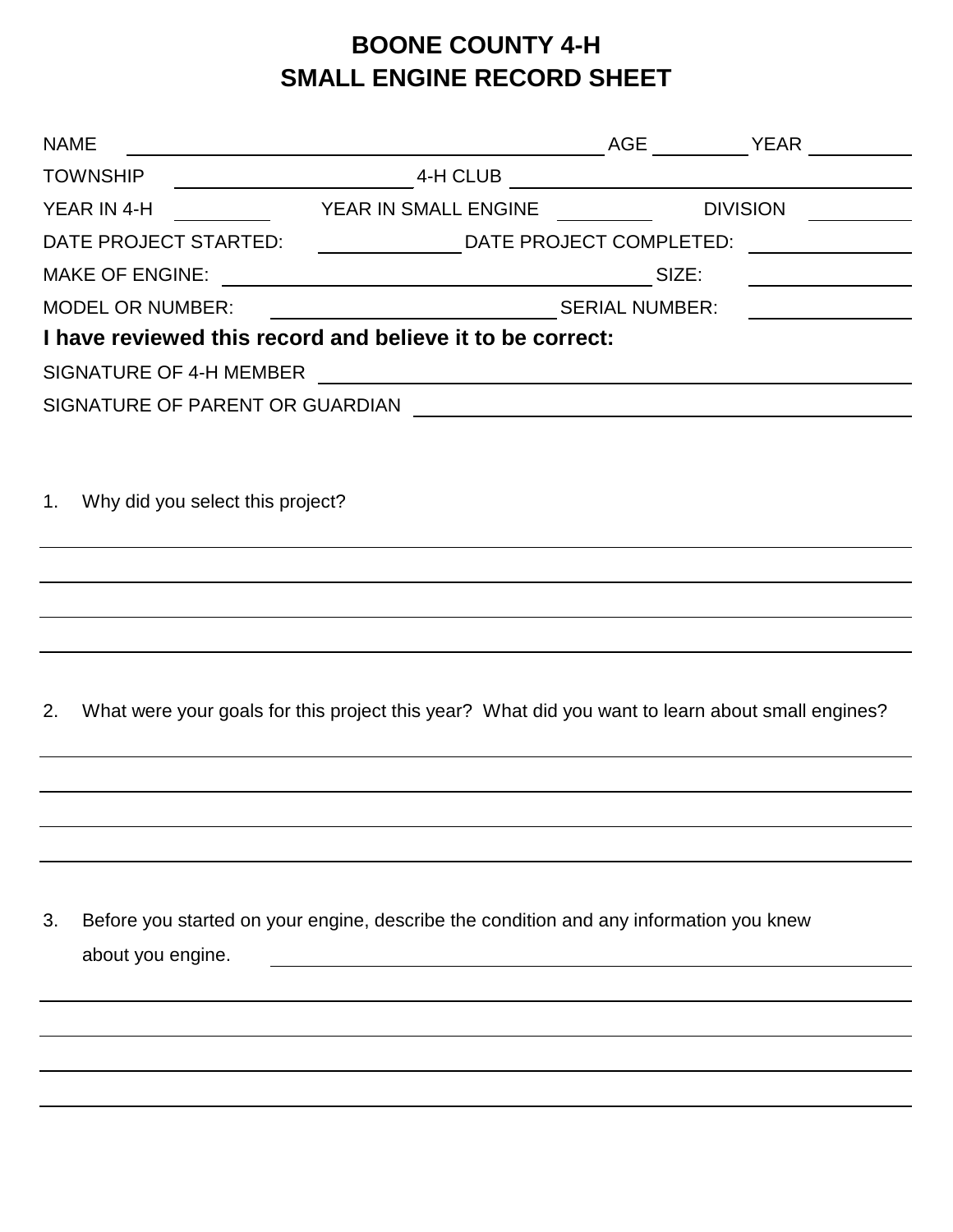4. Describe the work that you did to your engine.

5. List the job, parts, cost and labor hours.

| <b>JOB</b> | COST | <b>HOURS</b> |
|------------|------|--------------|
|            |      |              |
|            |      |              |
|            |      |              |
|            |      |              |
|            |      |              |
|            |      |              |

6. Project activities: List tours, workshops, schools or business trips you participated in this year that helped you learn more about this project.

| <b>DATE</b> | <b>ACTIVITY</b> | <b>TIME SPENT</b> |
|-------------|-----------------|-------------------|
|             |                 |                   |
|             |                 |                   |
|             |                 |                   |
|             |                 |                   |
|             |                 |                   |
|             |                 |                   |